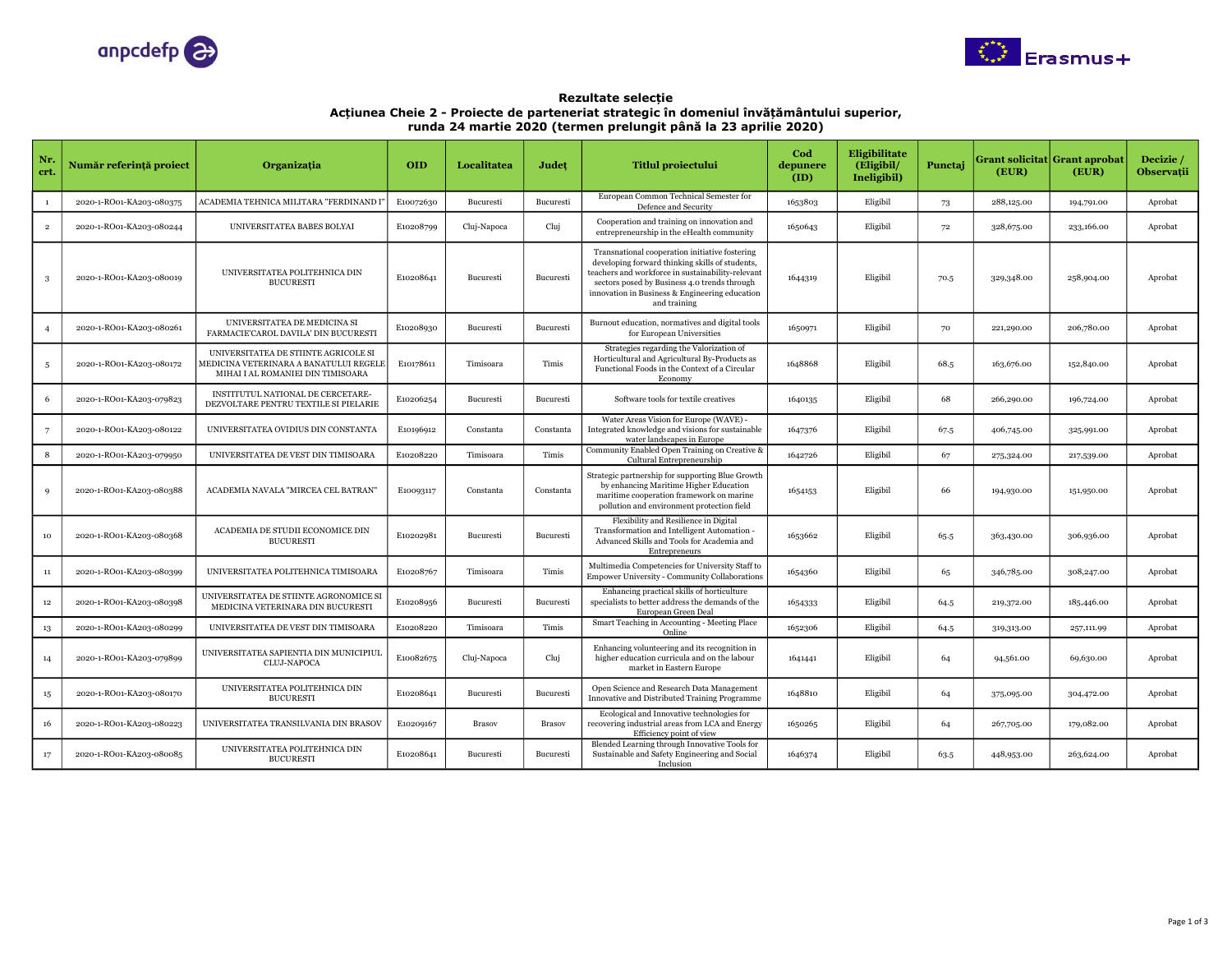



Rezultate selecție Acțiunea Cheie 2 - Proiecte de parteneriat strategic în domeniul învățământului superior, runda 24 martie 2020 (termen prelungit până la 23 aprilie 2020)

| Nr.<br>crt.  | Număr referință proiect  | Organizatia                                                                 | <b>OID</b> | Localitatea | Judet         | <b>Titlul proiectului</b>                                                                                                                            | Cod<br>depunere<br>(ID) | Eligibilitate<br>(Eligibil/<br>Ineligibil) | Punctaj | (EUR)      | Grant solicitat  Grant aprobat<br>(EUR) | Decizie /<br>Observații           |
|--------------|--------------------------|-----------------------------------------------------------------------------|------------|-------------|---------------|------------------------------------------------------------------------------------------------------------------------------------------------------|-------------------------|--------------------------------------------|---------|------------|-----------------------------------------|-----------------------------------|
| 18           | 2020-1-RO01-KA203-079918 | INSTITUTUL NATIONAL DE CERCETARE-<br>DEZVOLTARE PENTRU TEXTILE SI PIELARIE  | E10206254  | Bucuresti   | Bucuresti     | DigitalSkills-Strategic Partnership in Higher<br>Education for Upskilling in Fashion Co-Design &<br>Technology                                       | 1641932                 | Eligibil                                   | 63      | 336,885.00 | 216,125.00                              | Rezerva                           |
| 19           | 2020-1-RO01-KA203-080335 | UNIVERSITATEA VALAHIA TARGOVISTE                                            | E10203727  | Targoviste  | Dambovita     | Digital, Social, Civic competences in an innovative<br>model of learning in the social sciences                                                      | 1653018                 | Eligibil                                   | 62.5    | 324,107.00 | 223,961.00                              | Rezerva                           |
| $20\,$       | 2020-1-RO01-KA203-080198 | UNIVERSITATEA POLITEHNICA DIN<br><b>BUCURESTI</b>                           | E10208641  | Bucuresti   | Bucuresti     | Exploring Dual Learning in HE Continuing<br>Professional Development                                                                                 | 1649481                 | Eligibil                                   | 62      | 384,623.00 | 279,629.00                              | Rezerva                           |
| 21           | 2020-1-RO01-KA203-080336 | UNIVERSITATEA TRANSILVANIA DIN BRASOV                                       | E10209167  | Brasov      | <b>Brasov</b> | Cooperation on Innovation and Exchange of Good<br>Practices in Teaching Copyright Law                                                                | 1653053                 | Eligibil                                   | 62      | 288,144.00 | 234,435.00                              | Rezerva                           |
| ${\bf 22}$   | 2020-1-RO01-KA203-080153 | UNIVERSITATEA DE VEST DIN TIMISOARA                                         | E10208220  | Timisoara   | Timis         | Innovating the use of Labour Market Intelligence<br>within European Universities                                                                     | 1648226                 | Eligibil                                   | 62      | 239,254.00 | 181,107.00                              | Rezerva                           |
| $^{\rm 23}$  | 2020-1-RO01-KA203-079920 | UNIVERSITATEA LUCIAN BLAGA DIN SIBIU                                        | E10169140  | Sibiu       | Sibiu         | ReThink Finance                                                                                                                                      | 1641969                 | Eligibil                                   | 61.5    | 288,028.00 | 0.00                                    | Respins - fonduri<br>insuficiente |
| 24           | 2020-1-RO01-KA203-080259 | UNIVERSITATEA POLITEHNICA DIN<br><b>BUCURESTI</b>                           | E10208641  | Bucuresti   | Bucuresti     | Digital Enterprise                                                                                                                                   | 1650903                 | Eligibil                                   | 61.5    | 234,560.00 | 0.00                                    | Respins - fonduri<br>insuficiente |
| $\bf{^{25}}$ | 2020-1-RO01-KA203-080147 | ACADEMIA NAVALA "MIRCEA CEL BATRAN"                                         | E10093117  | Constanta   | Constanta     | Digitalization Enhancement in Maritime Higher<br>Education System Valuing the Simulating<br><b>Facilities Network</b>                                | 1648178                 | Eligibil                                   | 61.5    | 191,778.00 | 0.00                                    | Respins - fonduri<br>insuficiente |
| 26           | 2020-1-RO01-KA203-079974 | INSTITUTUL NATIONAL DE CERCETARE-<br>DEZVOLTARE PENTRU TEXTILE SI PIELARIE  | E10206254  | Bucuresti   | Bucuresti     | Raising creativity and innovation in the field of<br>advanced 3D wearable electronics based on<br>advanced textile materials for the digital economy | 1643259                 | Eligibil                                   | 61.5    | 448,989.00 | 0.00                                    | Respins - fonduri<br>insuficiente |
| 27           | 2020-1-RO01-KA203-080282 | UNIVERSITATEA POLITEHNICA DIN<br><b>BUCURESTI</b>                           | E10208641  | Bucuresti   | Bucuresti     | Boosting Relationships between Academia and<br>Industry                                                                                              | 1651656                 | Eligibil                                   | 61      | 374,510.00 | 0.00                                    | Respins - fonduri<br>insuficiente |
| 28           | 2020-1-RO01-KA203-080228 | UNIVERSITATEA POLITEHNICA DIN<br><b>BUCURESTI</b>                           | E10208641  | Bucuresti   | Bucuresti     | A Crowdsourcing framework for TAckling the SKill<br>crisis                                                                                           | 1650331                 | Eligibil                                   | 61      | 322,001.00 | 0.00                                    | Respins - fonduri<br>insuficiente |
| 29           | 2020-1-RO01-KA203-080154 | UNIVERSITATEA BABES BOLYAI                                                  | E10208799  | Cluj-Napoca | Cluj          | Integrated STREAM education with board-games<br>and gamification                                                                                     | 1648242                 | Eligibil                                   | 61      | 177,565.00 | 0.00                                    | Respins - fonduri<br>insuficiente |
| 30           | 2020-1-RO01-KA203-080115 | UNIVERSITATEA STEFAN CEL MARE DIN<br><b>SUCEAVA</b>                         | E10207544  | Suceava     | Suceava       | "Universities4Future, Students4Communities -<br>Building passionate&inclusive projects!"                                                             | 1647110                 | Eligibil                                   | 61      | 358,936.00 | 0.00                                    | Respins - fonduri<br>insuficiente |
| 31           | 2020-1-RO01-KA203-080013 | UNIVERSITATEA DIN CRAIOVA                                                   | E10208212  | Craiova     | Dolj          | Master degree for inspectors of steel constructions<br>in civil transport infrastructures using digital<br>learning environment                      | 1644196                 | Eligibil                                   | 61      | 279,616.00 | 0.00                                    | Respins - fonduri<br>insuficiente |
| 32           | 2020-1-RO01-KA203-080254 | UNIVERSITATEA DIN BUCURESTI                                                 | E10208074  | Bucuresti   | Bucuresti     | New learning contexts for future learners                                                                                                            | 1650813                 | Eligibil                                   | 60.5    | 209,146.00 | 0.00                                    | Respins - fonduri<br>insuficiente |
| 33           | 2020-1-RO01-KA203-080066 | UNIVERSITATEA POLITEHNICA TIMISOARA                                         | E10208767  | Timisoara   | Timis         | New on-line Teaching Methods and Means in<br>Robotics and Mechatronics for Industry 4.0 Skills<br>Requirements                                       | 1645714                 | Eligibil                                   | 60.5    | 426,298.00 | 0.00                                    | Respins - fonduri<br>insuficiente |
| 34           | 2020-1-RO01-KA203-080356 | UNIVERSITATEA OVIDIUS DIN CONSTANTA                                         | E10196912  | Constanta   | Constanta     | Innovative Designing for an Efficient Academic<br>Learning                                                                                           | 1653306                 | Eligibil                                   | 60.5    | 384,305.00 | 0.00                                    | Respins - fonduri<br>insuficiente |
| 35           | 2020-1-RO01-KA203-080141 | UNIVERSITATEA DE STIINTE AGRONOMICE SI<br>MEDICINA VETERINARA DIN BUCURESTI | E10208956  | Bucuresti   | Bucuresti     | Strategic Partnership in Livestock Health and<br>Production<br>(Parteneriat strategic in domeniul sanatatii si<br>productiei animalelor de ferma)    | 1647906                 | Eligibil                                   | 60.5    | 253,505.00 | 0.00                                    | Respins - fonduri<br>insuficiente |
| 36           | 2020-1-RO01-KA203-080086 | UNIVERSITATEA POLITEHNICA DIN<br><b>BUCURESTI</b>                           | E10208641  | Bucuresti   | Bucuresti     | Sustainable Strategic Partnership at Higher<br>Education Level in Water Quality Remediation<br>Field                                                 | 1646411                 | Eligibil                                   | 60.5    | 449,822.00 | 0.00                                    | Respins - fonduri<br>insuficiente |
| 37           | 2020-1-RO01-KA203-080300 | UNIVERSITATEA DIN PITESTI                                                   | E10201605  | Pitesti     | Arges         | A practical toolkit for integrating elearning in<br><b>Higher Education Curricula</b>                                                                | 1652308                 | Eligibil                                   | 60      | 248,540.00 | 0.00                                    | Respins - fonduri<br>insuficiente |